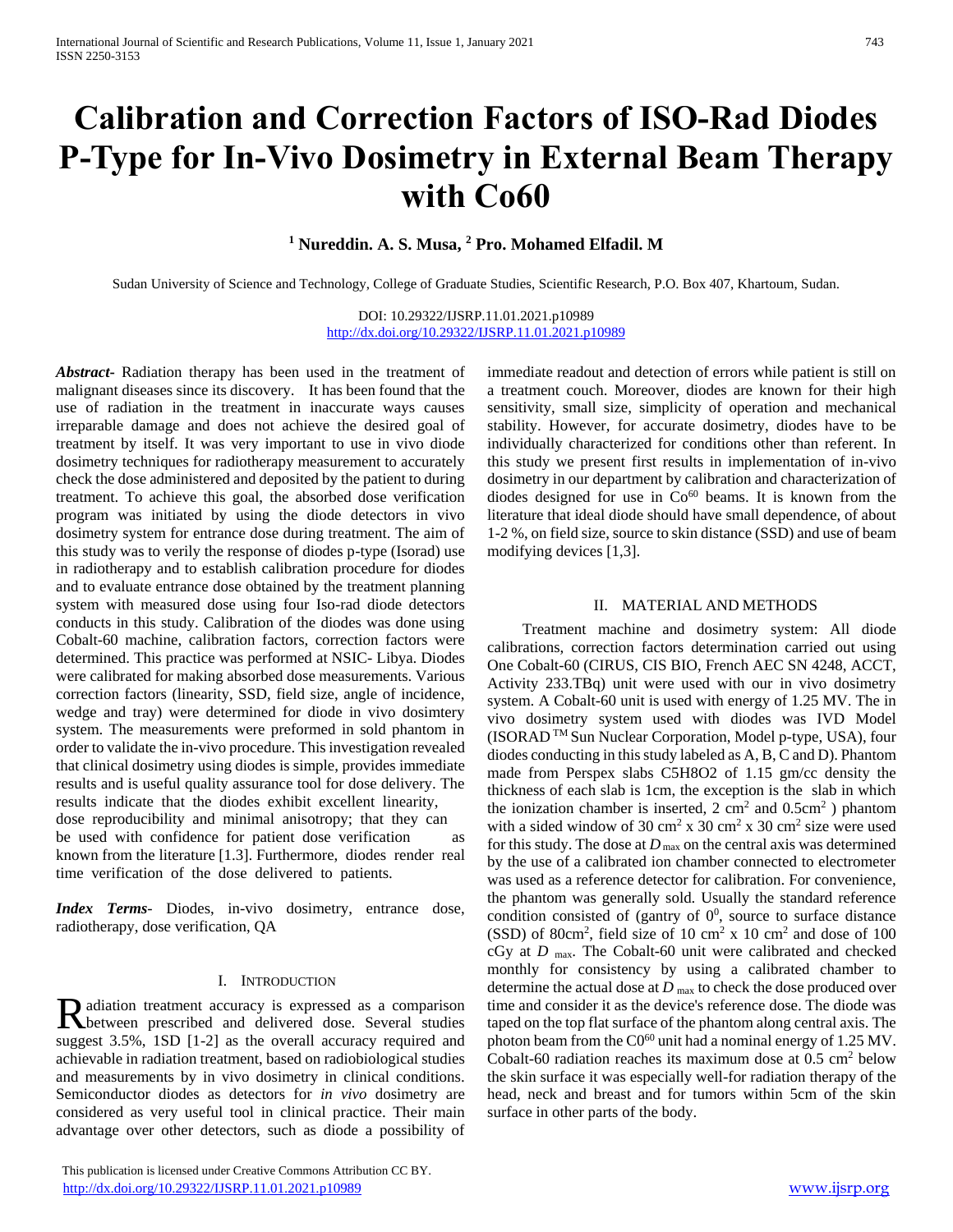

## **Fig.I Diode calibration procedure for dose measurements.**

 Calibration factors were determined for each diodes as the ratio of dose measured by ion chamber placed at *D max* in Perspex phantom and signal from diodes placed at phantom surface, at standard reference condition, and the diode shifted slightly 2 cm<sup>2</sup> from central axis to avoid the shadow of the entrance detector on the ionization chamber, to the detectors with respect to each other. After complete all measurements all correction factors will give true entrance dose we have simulated clinical conditions on Perspex phantom and compared diodes readings with the expected dose calculated with treatment planning system (TPS). The calibration factor is then calculated automatically using IVD software for all diode groups.

### III. CALIBRATION FACTORS

 Calibration factors procedure and determination of correction factors**:** calibration means the determination of calibration factors of each diode and the determination of the correction factors which are required to calculate the absorbed when measuring in clinical and calibration conditions difference. The calibration factor for entrance dose for each individual diode was determined as the ratio of the absorbed dose at dose at d  $_{\text{max}}$  to the reading of diode in reference conditions ( on the surface of the phantom at SSD of 80 cm, with a field size of 10x10 cm and angle at zero degree  $0^{\circ}$  ). After determination of the calibration factor completed, set of correction factors for field size, SSD, wedge filters and tray plate has to be established to account for changing in the diode response when measurement and calibration condition are different such as changing the distance or treatment field space. The overall factor for conversion diode reading to a measured entrance dose was obtained as the product of the dose calibration factors and the correction factors for the beam.

 The manufacturer of the p-type Isorad diodes (Sun Nuclear Corporation) including other authors [4, 5] set detailed calibration procedures for the diodes. The calibration procedures are similar in that they use an ion chamber as a reference to obtain the required calibration factors.

 In order to determine the measured dose with the diode, the following equation was used:

$$
F_{\text{entrance}} = \frac{D \text{ entrance}}{M \text{ entrance}} \qquad (1)
$$

 Where D entrance is the entrance dose measured with the ion chamber at maximum dose depth and M entrance is the diode signal on surface. To determine the entrance calibration factor, specified in equation (1) and the diodes Sensors were irradiated under standard reference conditions setup as shown in the previous figure (1).

#### IV. RESULTS AND DISCUSSION

 Linearity: The diodes sensors were irradiated between (0.5 – 8 Gy) under standard reference conditions setup.

$$
\frac{Max.\text{reading}}{\text{Min. reading}} \div \frac{Max.\text{time}}{Min.\text{time}}
$$
 (2)

 Linearity of each diode response to dose interval that is typical used in patient's treatment is given in figure (2), usually ranges between 0.98 and 1.02.



**Fig II. Diodes signal as a function of the beam energy.**

 All diodes sensors showed acceptable intrinsic precision, less than SD recommendation of 0.5% [6]. Linearity of diodes dose response was very good in dose interval that is typical used in patient (0.5-8 Gy). The results for each diode together with calibration factors summarized in table (1).

|                      |  |  |  |  |  |  | Table I. Given the results for each diode together with |  |
|----------------------|--|--|--|--|--|--|---------------------------------------------------------|--|
| calibration factors. |  |  |  |  |  |  |                                                         |  |

| Acceptance test                                           | Diode  | Diode  | Diode  | Diode  |
|-----------------------------------------------------------|--------|--------|--------|--------|
|                                                           | А      | В      |        |        |
| Intrinsic precision<br>standard deviation                 | 0.10%  | 0.17%  | 0.12%  | 0.12%  |
| Linearity-<br>correlation<br>coefficient                  | 1.0075 | 1.0061 | 1.0069 | 1.0051 |
| stability<br>Signal<br>irradiation<br>after<br>deviation. | 0.10   | 0.09   | 0.10   | 0.10   |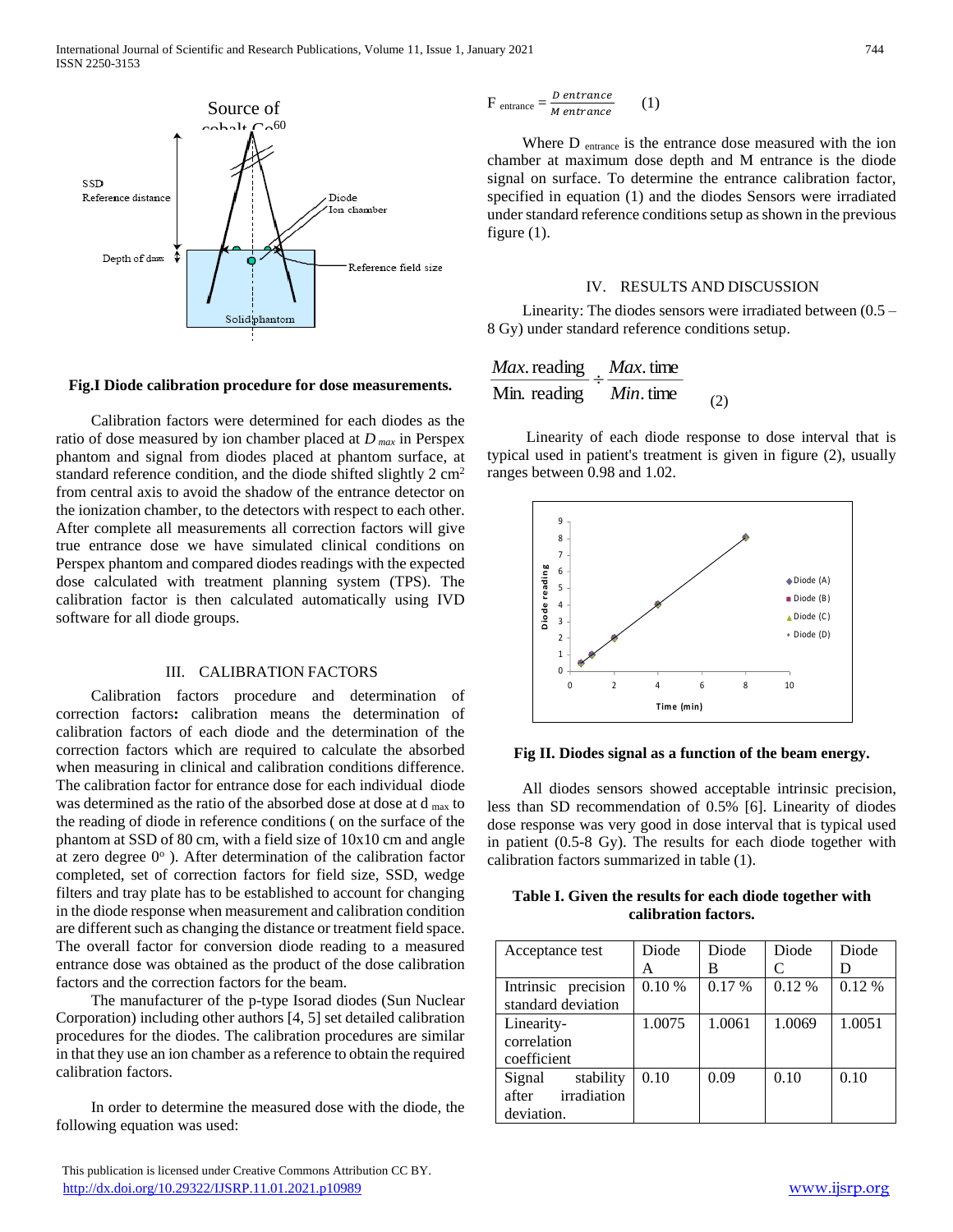Diodes were regularly recalibrated every week during one month and they showed very small sensitivity variation. That can be explained with less of accumulated dose in one week. Variation in diodes sensors sensitivity with field size was very small, producing about 0.5% overestimation of dose, for 25 cm square field as seen in fig .III. a. The correction factor with field size (CFFS) decreasing with increasing the field size, the reason is due to the increase in the rate of scatter in the radiation beam from the

head. This is expected results for Co<sup>60</sup> beams and EDE diodes [7, 8].

 Changing the Source-surface distance (SSD) from 70 to 90 cm increases the CF<sub>SSD</sub> by about 4% as shown in fig. III. b. For smaller SSD there is a larger number of head scatter that reaches the diode and the ratio of the ion chamber reading is decreasing [9]. Increase in SSD results in lowering the dose rate which is another reason for underestimation of diode signal. CF<sub>SSD</sub> increasing with SSD, A, B, C and D represents four diodes used.



**Fig .III. a. CF FS decreasing with increasing the field size, (b) CFSSD increasing with SSD, DA, DB, DC and DD represents four diodes used.**

 Effect of wedge filters on diode response is shown in fig. 4. a. It ranges from about 1% for small wedge  $15^{\circ}$ ,  $30^{\circ}$ ,  $45^{\circ}$  and  $60^{\circ}$ for all four diodes and all field size, to 6% in sensitivity variation for  $60^\circ$  wedge. When inserting the wedge in a beam decreases the dose rate and changes the beam quality and the diodes read smaller dose than expected, the CFs are greater than one. Also when using the tray plate for supporting blocks in the beam alters the diode

response by the electrons, which causing overestimation of dose for 25 cm square field. In this study we measured correction factors for 0.5 cm thick PMMA tray plate with Shielding constriction for block fixation, placed on 54.5 cm from the sourer. The tray plate correction factors are explained in fig. 4. b.



**Fig.4. a. shows the effect inserting the wedge in a beam decrease the dose rate and changes the beam quality, (4. b) shows CFs as a function tray plate.**

 The signal increase with incident angle for all angles from  $(0^0$  to 90<sup>0</sup>,  $-0^0$  to  $-90^0$ ), the signal was normalized to the standard degree (gantry angle at  $0^0$ ), as shown in fig.5. The signal is about 2.14% and 2.04% greater than at  $0^\circ$  respectively.